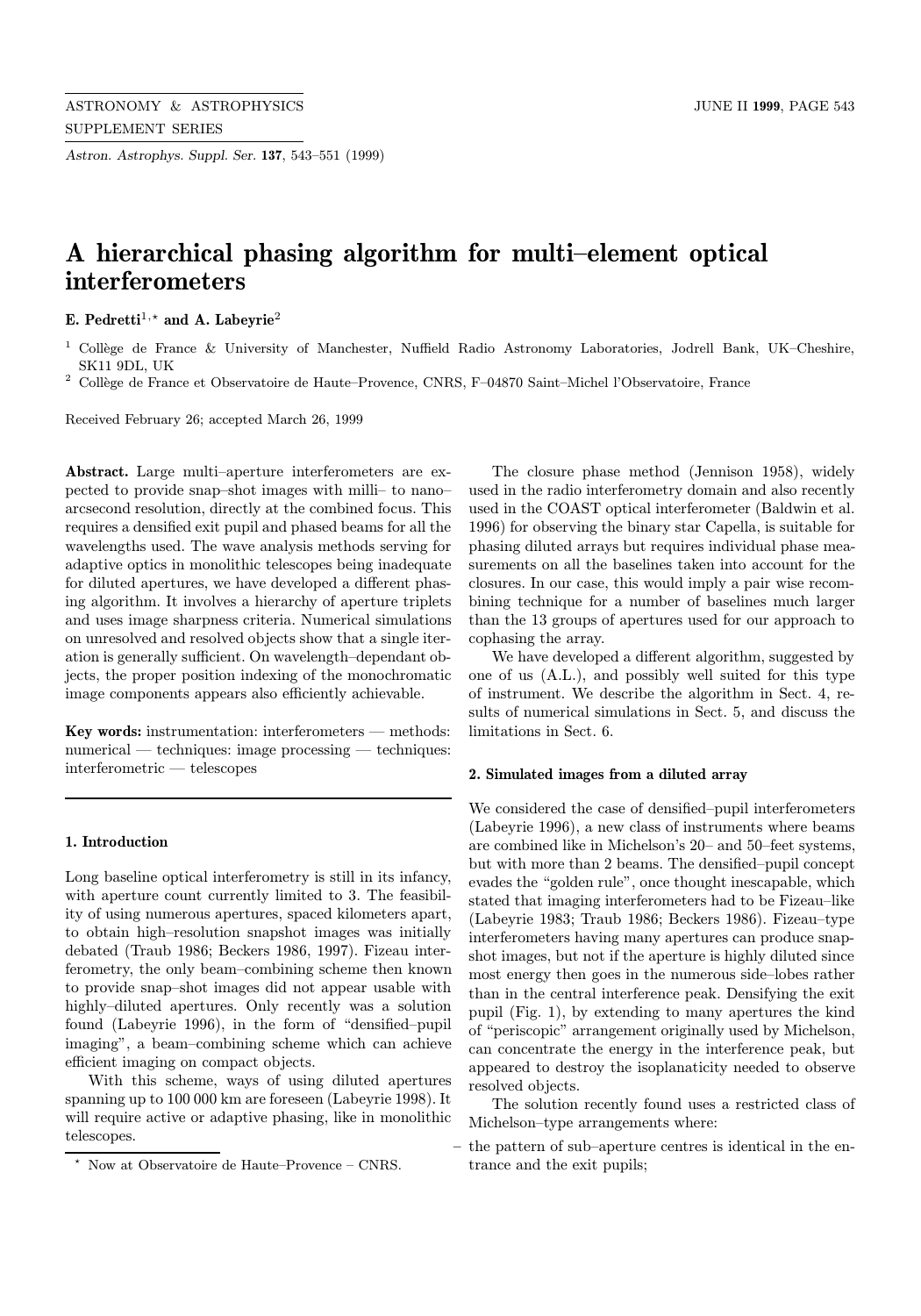

Fig. 1. Image formation with a densified–pupil array. The array's exit pupil is the convolution of an array of Dirac peaks a), with a sub–pupil. The Fourier transform of the peak array c), called the interference function, here has a central peak surrounded by 54 lower peaks. The broad multiplicative envelope, called the diffraction function, shown in d) is the Fourier transform of the sub–pupil, made proportionally larger in the exit pupil than in the entrance aperture. The image of a non– resolved star is obtained in e) as the product of the patterns c) and d). With a resolved star, only the interference function is becoming convolved with the star function if the pupil is highly densified

#### – all sub–pupils are of homogeneous size and shape.

It can provide full energy concentration in the combined high–resolution image, but the field and object size are restricted to about  $N \times N$  resolved elements, if N is the number of apertures.

If the exit pupil is highly densified, as is necessarily the case in large space instruments such as the proposed Exo– Earth Discoverer (Boccaletti et al. 1999), the Terrestrial Planet Finder (Angel & Woolf 1997; Woolf 1997) and the Exo–Earth Imager (Labeyrie 1998), then a valid approximation for the monochromatic intensity distribution  $B(x, y)$ , in the combined focal image was shown to be (Labeyrie 1996):

$$
B_{(x,y)} \approx \gamma_d^{-2} A_{(x,y)} \left[ O_{\left(\frac{x}{\gamma_d}, \frac{y}{\gamma_d}\right)} \otimes I_{(x,y)} \right],
$$
 (1)

where  $O_{(x,y)}$  is the intensity distribution of the object.  $I_{(x,y)}$  is the interference function of the interferometer, i.e. the Fourier transform of an array of Dirac peaks located at the sub–aperture centres,  $A_{(x,y)}$  the diffraction pattern from one sub–aperture and ⊗ is the convolution symbol. Finally,  $x$  and  $y$  are the coordinates in the focal plane. The quantity  $\gamma_d = (d_o/D_o)/(d_i/D_i)$  describes the amount of pupil densification,  $D_i$  and  $d_i$ , being the pupil and sub–pupil sizes at the entrance, while  $D_0$  and  $d_0$  are the corresponding quantities at the exit pupil.

Equation (1) shows that the interference function  $I_{(x,y)}$  (Fig. 1c) is convolved with the object's intensity distribution and then multiplied by the wide diffraction pattern of the sub–pupil (Fig. 1d). For the large values of the pupil densification this latter pattern is considered insensitive to object position and simply behaves, where Eq. (1) is valid, as a windowing function which multiplies the convolution.

 $I_{(x,y)}$  generally has a central peak if the sub apertures are phased, a desirable situation which improves greatly the quality of the snapshot image  $B_{(x,y)}$  (without phasing, speckle interferometry can still produce images). In monochromatic light, the phasing is required modulo  $2\pi$ radians, but reaching the phasing condition at numerous wavelengths simultaneously requires all optical paths to be equal, as is the case for a perfect giant telescope. In our simulation we used 3 wavelengths to reduce the path differences from 10  $\mu$ m to nearly zero. The example discussed here involves 27 identical apertures, arrayed along a circle, but the algorithm can be extended to any hierarchy of triplets arbitrarily arrayed.

#### 3. Phasing a hierarchy of triplet apertures

An early algorithm for adaptive optics, not relying on wavefront continuity, was proposed by Muller & Buffington (Muller & Buffington 1974). It is based on the maximisation of a sharpness function, defined as:

$$
S = \int B_{(x,y)}^2 \, \mathrm{d}x \, \mathrm{d}y,\tag{2}
$$

where B is the intensity of the image at a point  $(x, y)$ .

The mirror actuators are adjusted each in turn, with repeated iterations performed faster than the seeing lifetime, to maximise the sharpness function. The convergence however tends to be trapped in secondary maxima. To overcome this problem, Ribak (Ribak 1990) used simulated annealing: noise is added to the actuator signals and gradually reduced until the system falls in a state of minimum energy, reached when the sharpness function is maximised.

Hamaker et al. (1977) have later remarked that, according to Parseval's theorem, maximising the sharpness function is equivalent to maximising the integrated square modulus in the image's Fourier transform, which is the pupil's auto–correlation function multiplied by the object's Fourier transform. The maximum occurs for uniform pupil phases. However, if the aperture is diluted, the intensity of the autocorrelation peaks remains invariant if they do not overlap. This indicates that the sharpness approach cannot work if the exit pupil aperture is highly diluted, as would be the case for long–baseline Fizeau interferometers. The densified exit pupils considered here can be made to meet the peak overlap requirement.

We have tried to improve the convergence and to avoid the simulated annealing, by using a hierarchy of aperture triplets. The 27–aperture interferometer is initially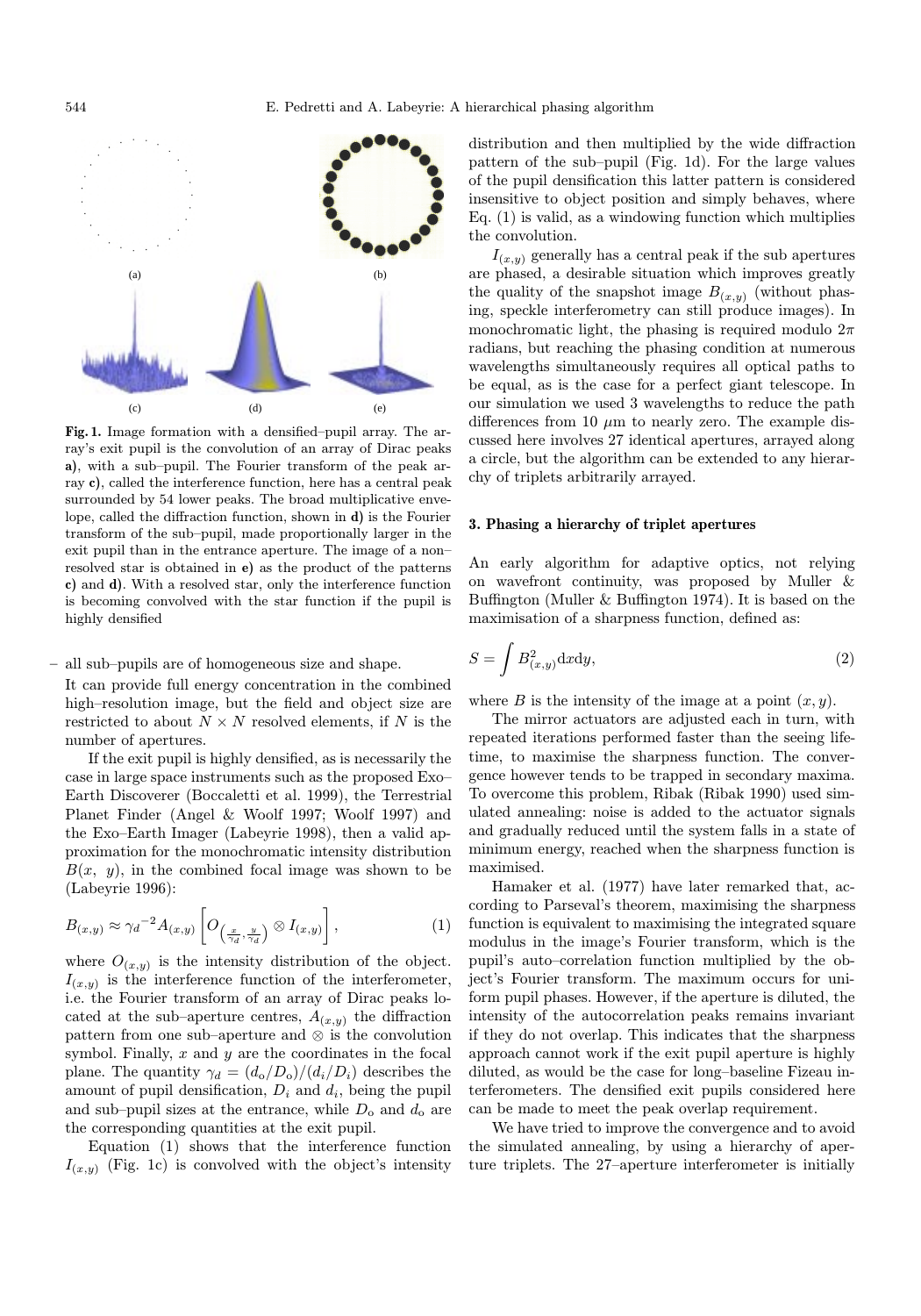

Fig. 2. Hierarchical arrangement of actuators carrying 27 mirrors for phasing according to the triplet algorithm. For clarity, the system is sketched as a line array, and without the tip– tilt correctors carrying each elementary mirror. Each triplet of mirrors is carried by a plate, itself carried by 3 actuators, arranged as a triangle to provide piston and tip–tilt corrections. 3 such plates, carrying a total of 9 mirrors, are themselves carried by a larger plate, also carried by 3 actuators. A group of 9 mirrors can be phased by adjusting both lateral triangle plates, in terms of tip–tilt and of piston. The criterion used for this 6–parameter adjustment is the sharpness value. If the star is unresolved, centering the honeycomb fringe patterns from each mirror triplet, and the finer honeycomb from the triplet of triplets is also suitable. Once the 3 groups of 9 mirrors are independently phased, the global phasing of 27 mirrors can be obtained similarly by applying tip–tilt and piston corrections to both lateral plates carrying 9 mirrors. Finally, the diffraction functions from each elementary mirror may be centered with their tip–tilt actuators (not shown). Phasing is achieved modulo  $2\pi$ , but the use of several wavelengths can remove the ambiguity and provide zero path difference

divided in 9 separate interferometers, each combining images from 3 adjacent apertures, then re–arranged as 3 separate interferometers having 9 apertures each and finally re–arranged as a single interferometer having 27 apertures. If observations are performed from Earth the steps of re– arrangements are cycled at high speed, within the life– time of seeing, by tilting elements of the active mirror support to "explode" the image into separated triplet components. More delicate tip–tilt and piston adjustments of the same elements provide the phase adjustments, as described in Fig. 2.

The monochromatic interference pattern from 3 sub– apertures is generally a honeycomb–like interference function, multiplied by the diffraction function. Adding 3 such patterns from adjacent groups creates a finer honeycomb pattern within the coarse one. The triplet grouping can be pursued at higher levels of the hierarchy to include 27, 81, 243, etc. apertures. The closest apertures are grouped first to benefit from the fact that the object is less resolved.

For a non–resolved star, phasing is directly achievable by centering a cell of the honeycomb pattern appearing at each level of triplet formation. This requires adjusting 2 phases, those of 2 among the 3 groups of apertures at every step of the routine (Fig. 3). In monochromatic light and for 3 groups of apertures, the honeycomb pattern can be centered by extracting the phase values in the 6 peaks of its



Fig. 3. Steps of phasing sequence for 27 apertures, using 3 wavelengths on a point source. Top row: 3 elements of the entrance aperture (top–left) and their interference pattern obtained before (middle) and after (right) correcting optical path errors. Middle row: combining 3 such groups of apertures provides finer fringes, which can be centered by adjusting the global phases of 2 groups. Bottom row: one more similar step corrects the optical path errors among the 27 apertures, thus producing a narrow interference peak. With a continuous spectrum rather than just 3 wavelengths, the speckles of the central bottom image would be appreciably smoothed

Fourier transform. In polychromatic light, 3–dimensional Fourier transforms of the  $x, y, \lambda$  data cubes provided by the spectro–imaging camera can provide similar information with full removal of the modulo  $2\pi$  phase ambiguity. This algorithm has not been tested yet, but a 2–aperture analog is routinely used at the "Grand Interféromètre à 2 Télescopes" (GI2T) (Morel & Koechlin 1998) for fringe acquisition.

More simply, the central white cell appearing in a honeycomb pattern amidst the coloured lateral cells can also be identified, even with a broad–band monochrome camera, from its higher contrast. Centering all the white cells from the various triplet groups onto a common fiducial mark corrects directly the optical path errors. On resolved objects, such honeycomb centering should not generally succeed since de–centered honeycomb components can be present. Indeed, imaging an object through a diluted triplet aperture causes a convolution with the honeycomb–like spread function. If the object is itself a honeycomb–like grid pattern matching this function, then the convolution preserves the image contrast, a situation which may be qualified as "honeycomb resonance". With 3 different triplets now forming a single aperture,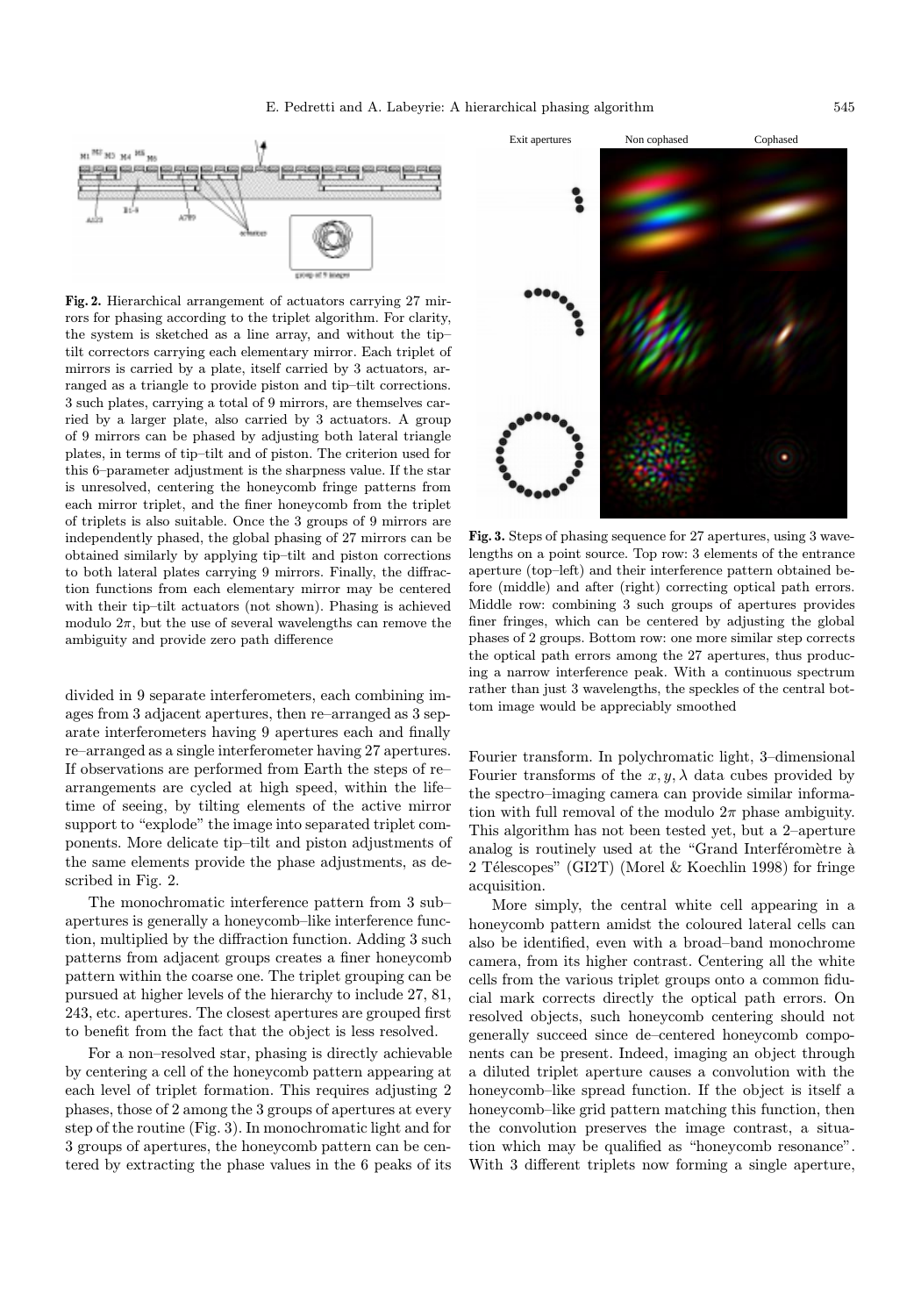3 different grid components of the object add their images, but they do not generally have a common centering. Hence the need for another criterion, sharpness for example, to adjust the tip–tilt of 2 pupil triplets before adjusting their global piston. Six parameters should therefore be adjusted at each level in the hierarchical procedure.

When calculating the sharpness integral, the diffraction envelope of the sub–images causes unwanted biases, which tend to center the brighter zones. The bias can be avoided by "flattening" the diffraction peak: each recorded sub–image must be first divided by the known diffraction function, within the peak area.

Somewhat surprisingly, our simulations (Fig. 4) on resolved objects worked well without these precautions, using a simplified version of the routine: only piston adjustments were made at each level, and no flattening of the diffraction envelope was carried out. It is however likely that some object shapes require the complete routine. Also, no trapping in secondary maxima of the sharpness function was observed, but the reasons are unclear. Further investigations are desirable in these respects.

A single camera can receive all partial images and the fully combined image, using either temporal or spatial separations as shown in Fig. 5. Rather than using the actuators for exploding the image into the various groups at a fast cycling rate, beam–splitters can provide a parallel display of these triplet, ninetuplet, etc. groups (Labeyrie 1998). Mapping the  $x, y, \lambda$  information is efficiently achievable with a spectro–imaging attachment such as the combination of a grism and a micro–lens array developed by Bacon et al. (1995) at the Observatoire de Marseille.

# 4. Phasing and path difference equalisation

The sharpness S was maximised by exploiting its sine response to phase variations (Muller & Buffington 1974). In polychromatic light, the algorithm is applied separately to the different wavelength components in the x, y,  $\lambda$  data cube.

The set of pupil phases is thus obtainable at each wavelength, and the modulo  $2\pi$  ambiguity can be removed to find the true optical path deviations and correct them. Only in such conditions of ideal interferometer adjustment can one obtain white images directly at the combined focus, with perfect colour registration and including any spectral components too faint for being separately imageable with the monochromatic algorithm. On resolved and colour–dependant objects, ensuring zero optical differences is made more difficult by the a priori unknown position indexing among the monochromatic images. One needs to solve for the value of integer  $k$  in Eq. (3)

$$
\delta = (k + \epsilon)\lambda + (\alpha x + \beta y),\tag{3}
$$

where  $\epsilon = \phi/2\pi$  and  $\lambda$  is the wavelength. The term  $\alpha x + \beta y$ , where  $\alpha$ ,  $\beta$  are the sub-pupil's position coordinates, is the path difference generated by the wavelength–dependant image position error  $x$ ,  $y$ . For a non–resolved star the shift  $x, y$  is identical at every wavelength and the second term of Eq. (3) therefore vanishes. One may then apply the classical fractional excess algorithm, used in the field of interferometric metrology since Michelson's measurement of the standard metre, to calculate the optical path differences. It consists in calculating, at every wavelength,  $\delta$  values corresponding to all possible values of the unknown integer  $k$ . A  $\delta$  value re–appearing at all wavelengths is the correct value of the optical path error for the sub–pupil considered. We have used this type of method, rather than the 3–dimensional Fourier transform, and verified the expected performance. Although not expected to work on resolved, colour dependant, objects, it also succeeded with such objects in most cases (Figs. 4, 5).

It appears possible to extend the method for dealing also with the shift term in Eq. (3), as required for full adjustment on resolved, colour–dependant, sources. Because the  $x$ ,  $y$  image shift is identical for all sub-pupils, at a given wavelength, the corresponding equations are coupled and appear solvable if enough wavelengths are used. Different values of  $x, y$  and again the integer  $k$  can be inserted in the series of equations obtained at all wavelengths. The candidate values of  $\delta$  thus obtained may be organised as a 2–dimensional array of cubes, each being derived from a pair of vectors  $x_{\lambda}, y_{\lambda}$ , specifying a trial set of position shifts. The cube axes are divided in units of  $k$ ,  $\lambda$  and the sub–pupil number. The particular cube providing the correct set of optical path errors is identified from the presence of numbers repeating in all lines within each of its  $k, \lambda$  planes.

No attempt has yet been made to apply this method, although it may also solve classical problems of source position indexing in radio interferometry.

# 5. Results

Figure 4 shows one of the objects used in the simulation, a coloured cluster of 27 stars. The object's intensity distribution was convolved with the interference function of the interferometer and then multiplied with the diffraction function, both functions being converted to intensities. The optical path differences were found, using 3 wavelengths, with initial wavefront errors of the order of 10  $\mu$ m. The Strehl ratio, i.e. the peak intensity in the image of a point source, relative to the case of perfect phasing, gives an idea of the phasing performance. It reaches 30% with 2200 photons detected during the phasing cycle and 80% with  $18 \; 10^6$  photons.

The successive frames of Fig. 6 from left to right depict changes in the full combined image during the phasing steps for the same object.

The field and object size restriction with densified– pupil imaging often implies that the object is unresolved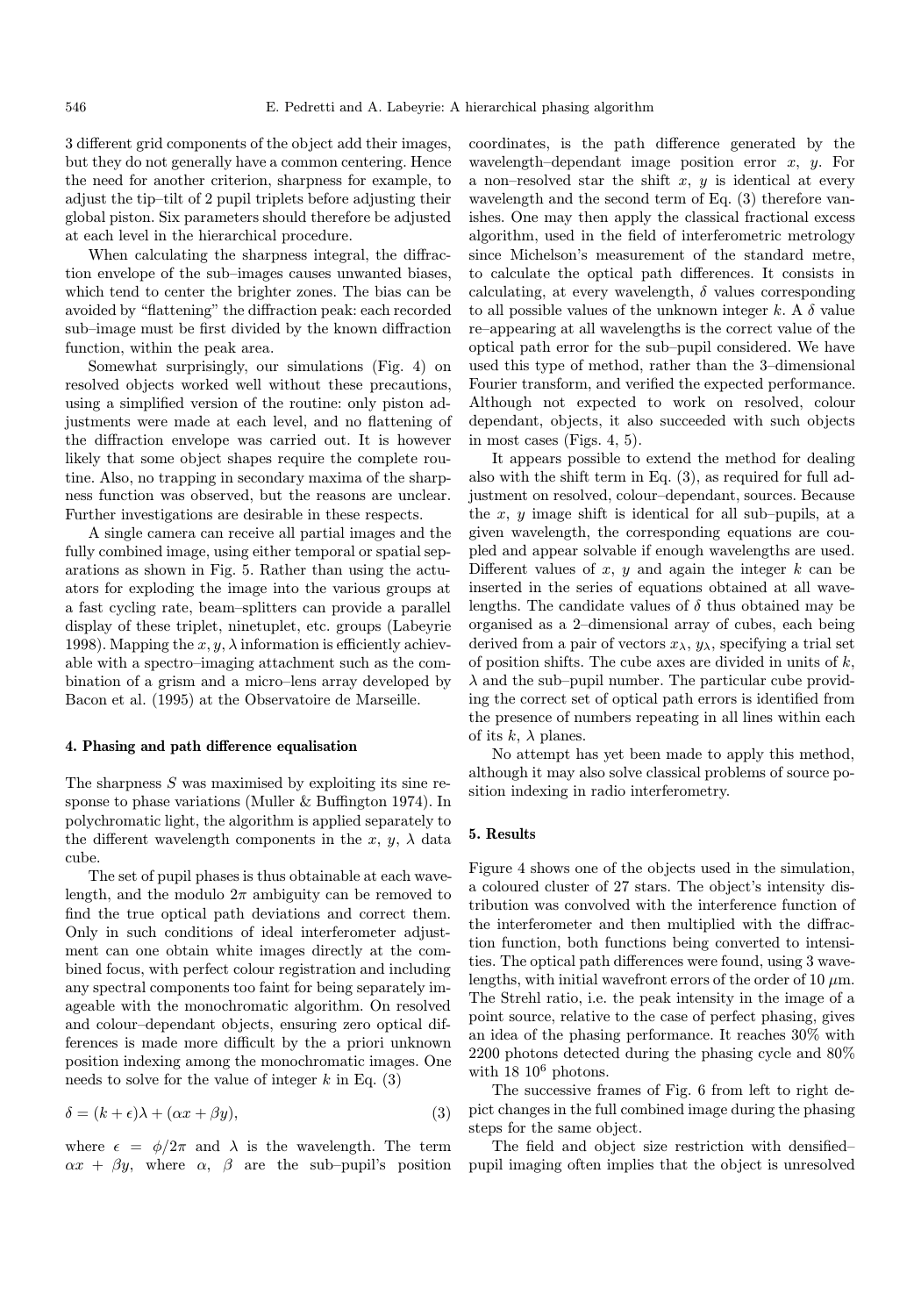

Fig. 4. Effect of photon noise on the phasing algorithm; a) simulated star cluster having 27 stars of different colour; b) interference function; c) theoretical image with zero path difference. The images were obtained with a single iteration of the phasing algorithm; d) image obtained with 2200 total photons obtained from 3 wavelengths, Strehl ratio = 0.3; e) case of 29 000 photons, Strehl ratio =  $0.7$ ; f) case of 18 10<sup>6</sup> photons, Strehl ratio = 0.8

or little resolved by the smallest baselines. Although the simplified routines which we used in the simulations did not include all the features which appeared necessary, the resulting imaging quality approached the theoretical limits on the source shapes used, typical of resolved stellar and galactic objects. Even better results should therefore be expected with future refined versions of the algorithm.

# 6. Limiting magnitude

The limiting magnitude estimates given by the early proponents of the sharpness criterion (Muller & Buffington 1974; Dyson 1978) were lower than those obtained in monolithic adaptive telescopes. This can be attributed to the intrinsic advantage of exploiting the wavefront continuity with analyser systems such as Shack–Hartmann (Shack & Platt 1971) or curvature sensing (Roddier & Roddier 1991). Long–baseline interferometers obviously cannot benefit from this advantage, but the triplet algorithm appears to improve somewhat the limiting magnitude with respect to the original sharpness algorithm.

Photon noise in the recorded image generates a speckled halo in its Fourier transform. The halo's addition to the correlation peaks affects their phase and intensity.

With a photon–counting camera as the image detector, the Poisson statistics of the detected photons is preserved. If p photons are detected during a short exposure, the image's Fourier transform has a central peak having  $p$  times the average intensity of the halo. As in the high–level pattern, the intensity of the surrounding correlation peaks relative to the central peak is  $N^{-2}$  and further attenuated if the star is resolved. To have correlation peaks emerging from the halo  $p>N^2$  photons are thus needed, as required for reasonably accurate determination of the phases.

If the star is unresolved, the aperture phases can be calculated directly from the phases of the correlation peaks. Simulations with a simple iterative routine provided a fast convergence (2 or 3 iterations) and verified the  $p>N^2$  condition. This was achieved by subtracting from the phase of each aperture the average phase from the N correlation peaks related to the aperture, and iterating after recalculating the image's Fourier transform. In polychromatic light, the fractional excess method can be applied to the phases obtained in each correlation peak for deriving the optical path in each peak, and the routine then provides the optical paths of the apertures.

The 6–parameter optimisation of sharpness for each triplet requires 2 exposures for adjusting each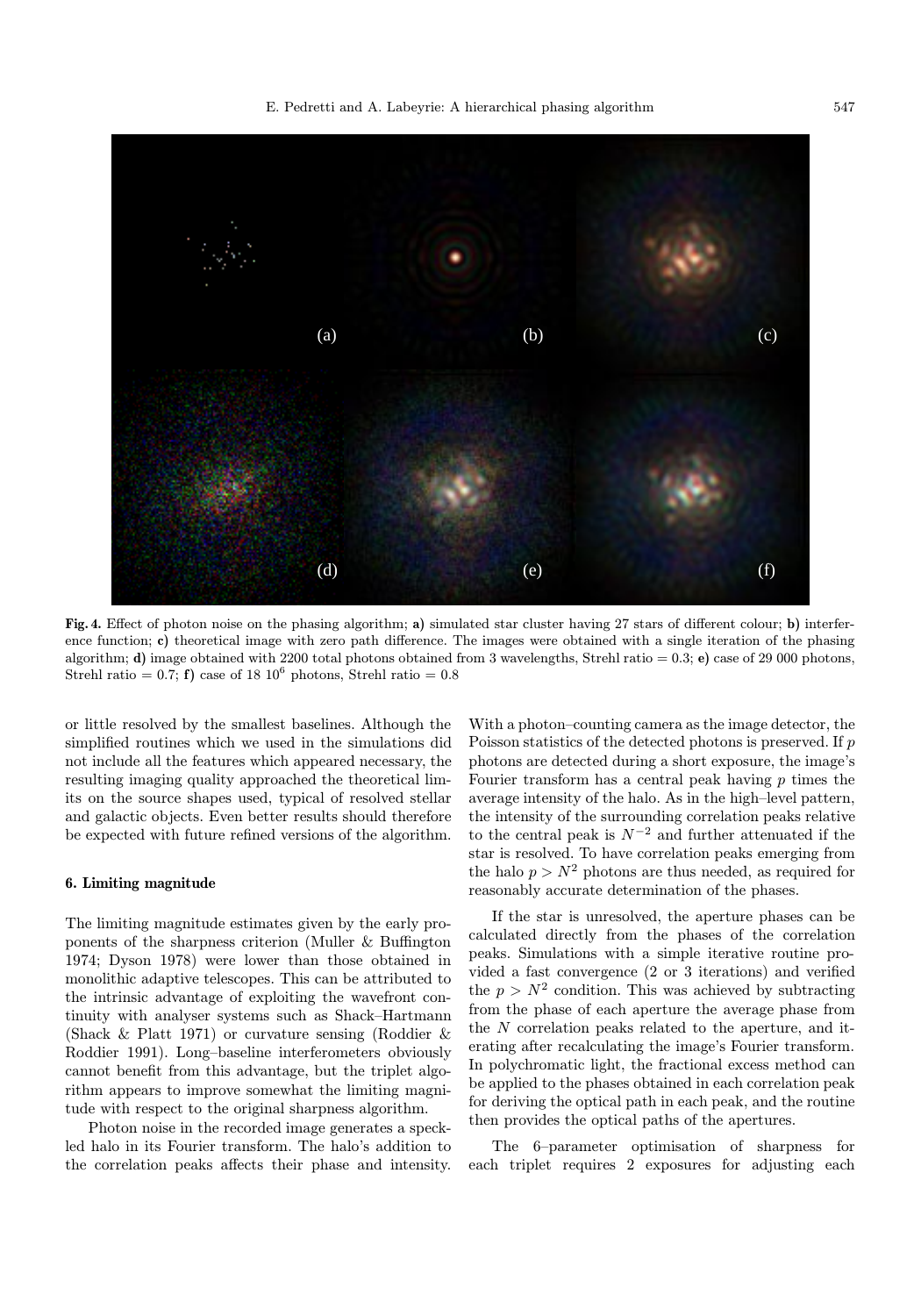

Fig. 5. Picture of partial and fully combined images with 9 groups of 3 apertures (external ring), 3 groups of 9 (intermediate ring), 1 group of 27 (centre), and the corresponding diffraction patterns, as they would appear when formatted on a single camera. The object used in the simulation is the galaxy M 51. The simulation was performed with photon noise. In the final image a Strehl ratio of 0.84 was obtained with 250 000 photons

parameter and thus 12 exposures. This requires  $12 \times 9^2 = 972$  detected photons from 9 apertures. Similarly, the full aperture stage requires  $12 \times 27^2$ photons, hence a total of about  $p = 14000$  within the life–time of seeing. In practice fewer photons, about 800, proved enough to obtain rather good images in our simulations of non–resolved objects, but resolved objects are less favorable. This number also matches the  $p>N^2$ condition mentioned above for direct phase retrieval on un–resolved stars. On a resolved object such as shown in Fig. 7d, 130 000 photons were needed to obtain a Strehl ratio of 0.96 with a single wavelength.

With  $p$  photons received from the  $N$ –element aperture in time  $\tau$ , corresponding to the life–time of seeing, the incident photon flux per square centimeter B is:  $B = 4p/(\pi d^2 \tau N\eta)$  and the stellar magnitude  $m_v = 2.5 \log(734 \delta \lambda/B)$ , d being the size of the subaperture elements in centimeters,  $\eta$  the overall quantum efficiency, and  $\delta \lambda$  the bandwidth in Angström units. The limiting magnitude found with 27 apertures of 10 cm, 0.02 s seeing lifetime,  $\eta = 0.1$  and 300 nm optical bandwidth is 5.4 with  $p = 14000$  photons and 8.3 with  $p = 800$  photons, somewhat higher than the value 4.3 found by Muller et al. in identical conditions.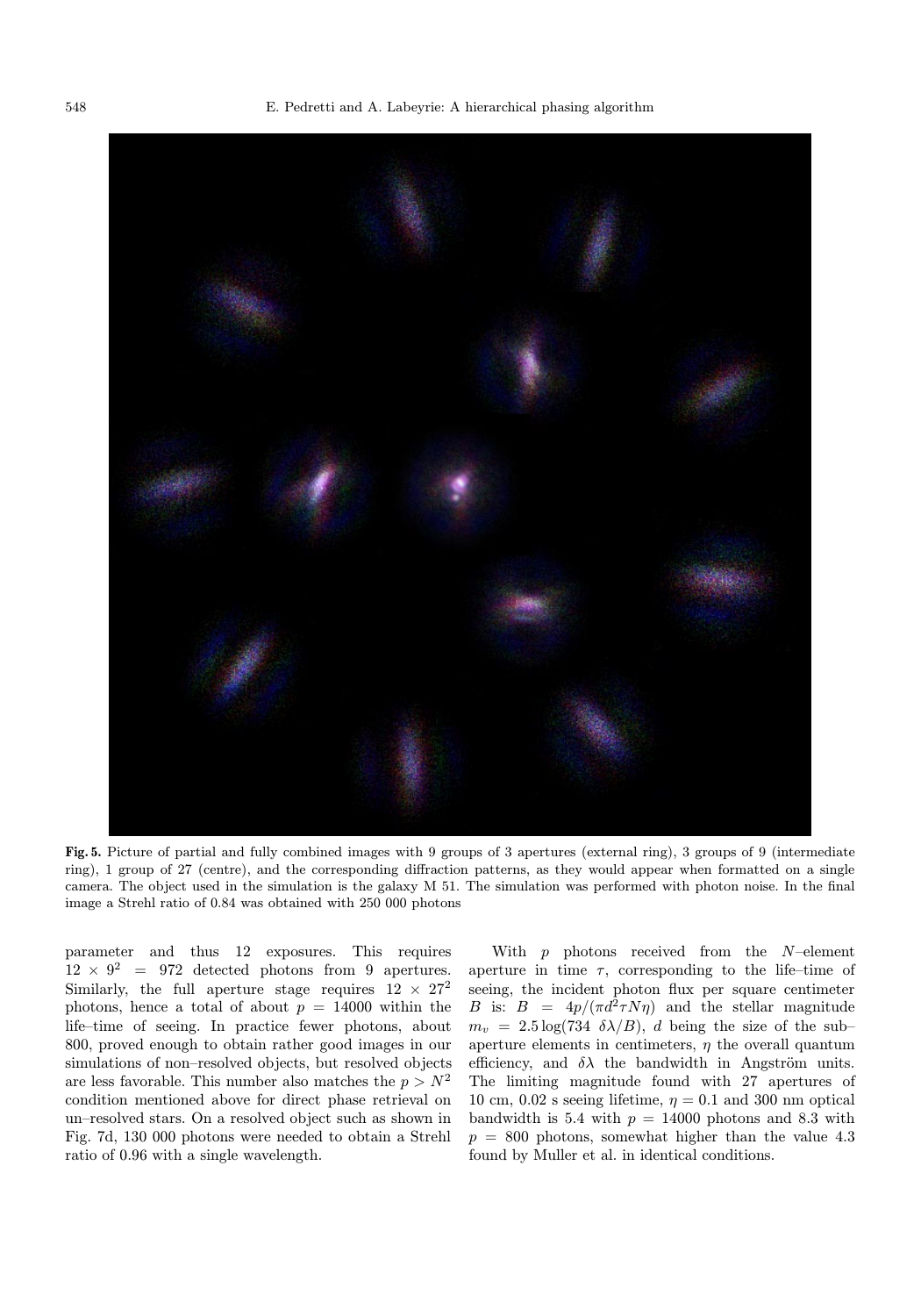

Fig. 6. Simulated phasing sequence on galaxy M 51, in presence of photon noise. The galaxy is shown in the top–left frame, followed by the interference function of the interferometer and the convolution of the object with the interference function. The object is unresolved by the smallest baselines, its components have different colours and phasing is achieved with 250 000 photons. Successive frames depict changes in the full combined image during the phasing steps. The last frame, at bottom right, is the final step of the phasing process, where a Strehl ratio of 0.80 was achieved

Large sub–apertures with uniform phase, obtainable with a number of large ground–based telescopes equipped with adaptive optics and a laser star, can push the limiting magnitude for inter-aperture phasing towards  $m_v = 20$ , assuming 10 m telescopes. The intra–aperture adaptive optics increases the lifetime of the wavefront's phase, owing to its averaging effect, and this contributes to the magnitude gain.

In space, much longer lifetimes can be expected, given the excellent predictability and measurability of telescope motions in the quiet micro–gravity environment. The

availability of reference stars also favors efficient phasing on very faint objects. As discussed elsewhere (Labeyrie 1998), the extreme case of 100 000 km optical baselines dedicated to observations of neutron stars appears manageable in terms of phasing. A more detailed analysis of limiting magnitudes with various array configurations, object shapes and phasing methods is desirable.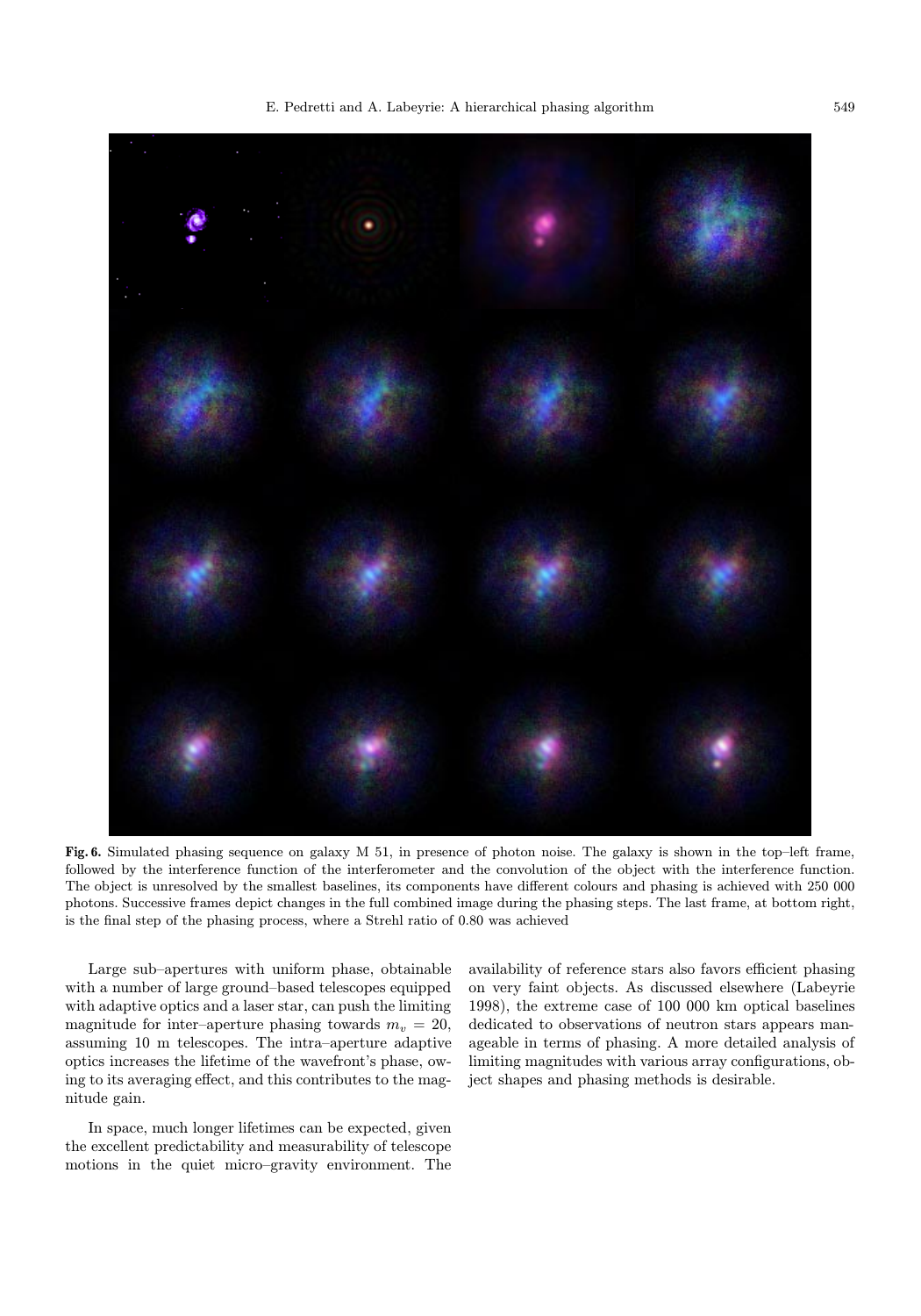

Fig. 7. Corrected phases (left) and images (right) obtained with an unresolved monochromatic source (frames a & b) and with the object shown in Fig. 6, the galaxy M 51 (frames c & d). Images are obtained after 1 iteration of the phasing algorithm for 500 a), 100,000, b), 5000 c) and 130 000 d) photon events detected during the phasing sequence. The corresponding Strehl ratios are 0.48, 0.97, 0.38, 0.96. The residual slope of the phase pattern affects only the image position

## 7. Conclusions

Our simulations of co–phasing algorithms, using a triplet hierarchy, show convergence for both the cases of unresolved and resolved objects. With 3 different wavelengths, zero path difference has been achieved with initial errors of the order of 10  $\mu$ m. Simulations with limited photon rates have shown that resolved images of bright stars are in principle obtainable with apertures of 10 cm, using adaptive phasing at visible wavelengths. Arrays of large adaptive telescopes should extend the limiting magnitudes towards  $m_v = 20$  on Earth and  $m_v = 35$  in space. Possible refinements of these algorithms remain to be explored, but the simulations demonstrate the effectiveness of the triplet

algorithm, used with image sharpness criteria, for phasing a multi–aperture array. This establishes the practical feasibility of obtaining high–resolution snapshot images on compact objects, with future interferometers spanning up to thousands of kilometers. In particular, it supports current projects towards obtaining resolved images of exo– planets with sufficient quality to see clouds, continents and vegetated areas (Boccaletti et al. 1999).

Acknowledgements. One of us (E.P.) would like to express his gratitude to Alastair Macgregor for his supervision in the early stages of this project. He would also like to thank Neal Jackson for his supervision and fruitful discussions during the continuation of this project at Jodrell Bank.